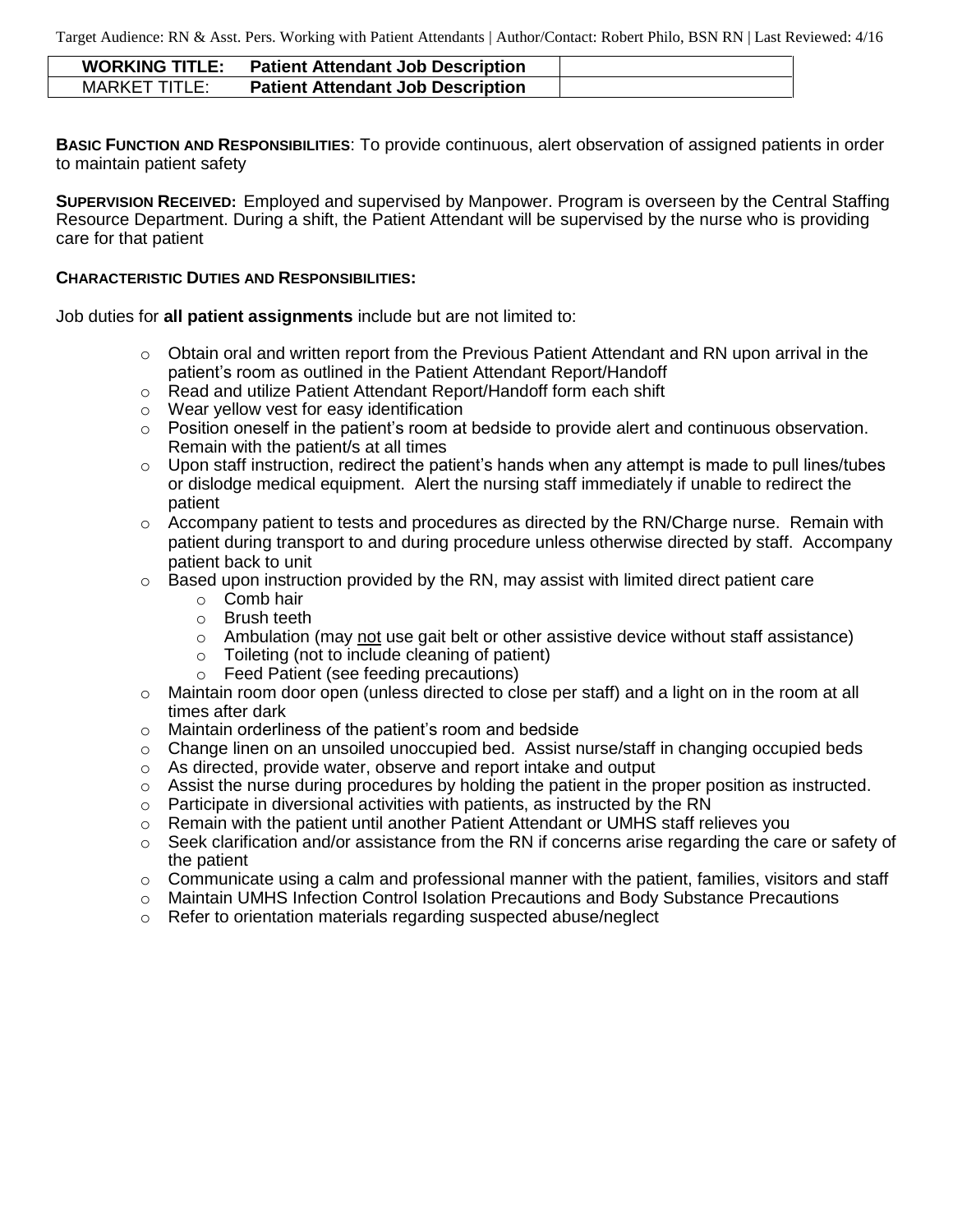# **Additional Job Duties** for Patient's on **Suicide Precautions and Constant Observation**:

- $\circ$  Complete an environment check as outline on the Patient Attendant Handoff/Report Form at the beginning of each shift
- $\circ$  Maintain direct visual contact with the patient at all times
- $\circ$  Remain within arm's reach of the patient at all times, even when asleep
- $\circ$  Sit in a position facing the patient which is located between the patient and the nearest exit
- o Supervise the patient in the bathroom
- o Maintain physical control of any equipment/phones/call light with a cord
- $\circ$  Monitor meal tray content and use of plastic ware by the patient during meals. Count and return the plastic ware to RN at the end of each meal
- o Remain with the patient while visitors are in attendance
- $\circ$  Maintain constant observation during transport and for the duration of any off unit procedure
- $\circ$  Family members or friends may not act in the capacity of a patient attendant
- $\circ$  Report any changes or signs of sadness, agitation, weeping, and patient acting "different" or as directed individually by the RN
- o Do not leave employee bags/belongings unattended in the patient room
- $\circ$  Notify RN to check any belongings brought in to patient by visitors prior to being given to the patient

# **Additional Job Duties** for Patient's on **FALL PRECAUTIONS**

- o Verify activity status with Nurse at the start of the shift
	- Attendant may not use assistive devices, including gait belt, without staff supervision
- o Supervise the patient in the bathroom and maintain visual contact at all times
- $\circ$  Keep the call light within the patient's reach
- o Keep the bed in the lowest position
- o Ensure patient has non-slip footwear on when ambulating
- o Patients should wear glasses/hearing aids if applicable
- o Reinforce activity limits with the patient as defined by the RN
- $\circ$  If patient needs assistive device to ambulate then notify RN/unit staff when the patient requests assistance to go the bathroom or bedside commode
- o Push the **Staff Assist button** if the patient is in immediate danger of injury

# **Additional Job Duties** for Patient's on **FEEDING PRECAUTIONS**

- o Feed the patient when instructed to do so by the RN
- $\circ$  Request specific patient feeding instructions (usually found at head of bed)
- $\circ$  Never lower/or change the elevation of the head of the Bed unless directed by RN
- o Notify the nurse of any coughing or choking and stop feeding patient
- $\circ$  Do not use straws with the patient unless instructed to by the RN
- $\circ$  When feeding the patient; limit each bite of food to  $\frac{1}{2}$  teaspoon at a time: make sure the patient chews and swallows food before next portion/bite
- $\circ$  Maintain visual contact with the patient while eating, drinking or being tube fed